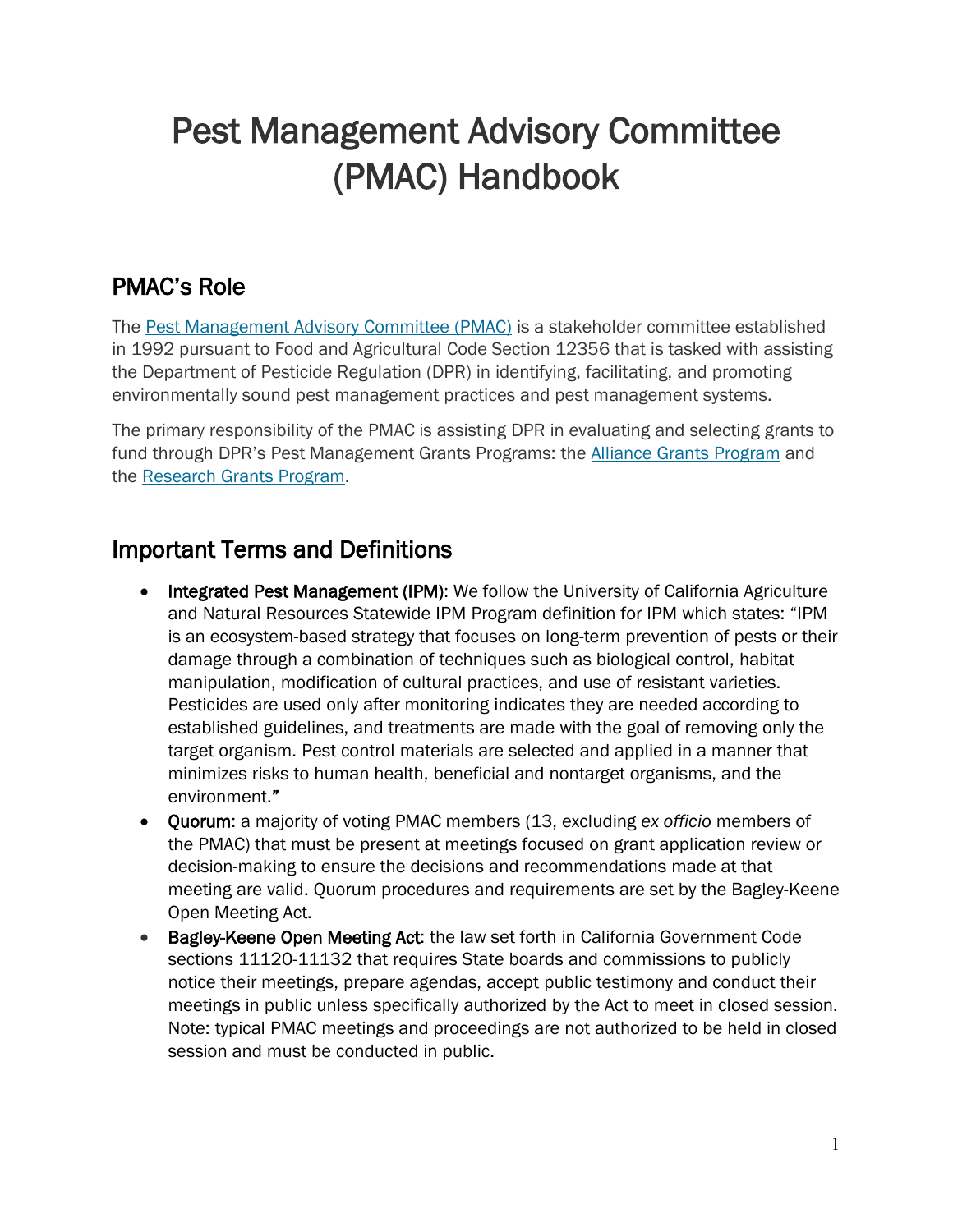# How Does DPR Conduct Grant Application Review?

Applicants must meet all of the Eligibility Requirements set forth in the Solicitation and be able to meet all of the Terms and Conditions appropriate to applicant status as either a University of California/California State University System (UC/CSUS) or non-UC/CSUS applicant. DPR staff will review Proposal Applications to ensure that applicants meet all the Eligibility Requirements. PMAC members will only receive eligible Proposal Applications.

 Applications. PMAC reviewers and DPR staff will use the *Ranking Considerations for*  Proposal Applications are reviewed and ranked by DPR staff and the PMAC. The PMAC will make grant funding recommendations to the Director via a consensus-based Proposal Application ranking process that occurs during a public meeting. DPR staff will also independently rank the Proposal Applications and provide a staff recommendation to the Director. Answers submitted in response to the Proposal Application questions will be considered by PMAC and DPR staff reviewers in determining their rankings of the Proposal *Reviewers* document from DPR when evaluating answers and justifying their rankings.

The Director considers these separate recommendations and makes the final project award and funding decisions. Applicants whose projects were not selected for funding are provided feedback after awards are announced.

#### The PMAC's Role in Grant Review

 Applications. A document titled *Ranking Considerations for Reviewers* from DPR will be A PMAC member's first role during the grant review cycle is reviewing and ranking Proposal provided along with the eligible Proposal Applications. PMAC members should expect to receive materials for review within one week of the close of the relevant solicitation period.

 During review, PMAC members should evaluate the specifics of a project's quality relative to as: "The experimental plan does not include enough replicates" or "The Alliance Team does fundability, not in the context of optimizing the spending of available DPR grant funds. the *Ranking Considerations for Reviewers* document provided by DPR, noting merits and concerns about each project to justify their rankings. Example merits may include statements such as: "The project has a well-defined target audience that will benefit significantly from this work" or "The economic components of the various tactics that will be employed will be appropriately evaluated." Example concerns may include statements such not have strong experience conducting projects such as this one." It is important to note that PMAC members should evaluate each Proposal Application based on its own validity and

fundability, not in the context of optimizing the spending of available DPR grant funds.<br>Collectively, PMAC membership is intended to provide a broad view of IPM impact across California. PMAC members should balance the desire for broad, meaningful impact need against project quality, which may at times mean recommending a slightly lower-ranked Proposal Application with a stronger potential impact across California over a higher-ranked Proposal Application with a lesser potential statewide impact. This priority-setting role is a strong component of the PMAC's chartered duties.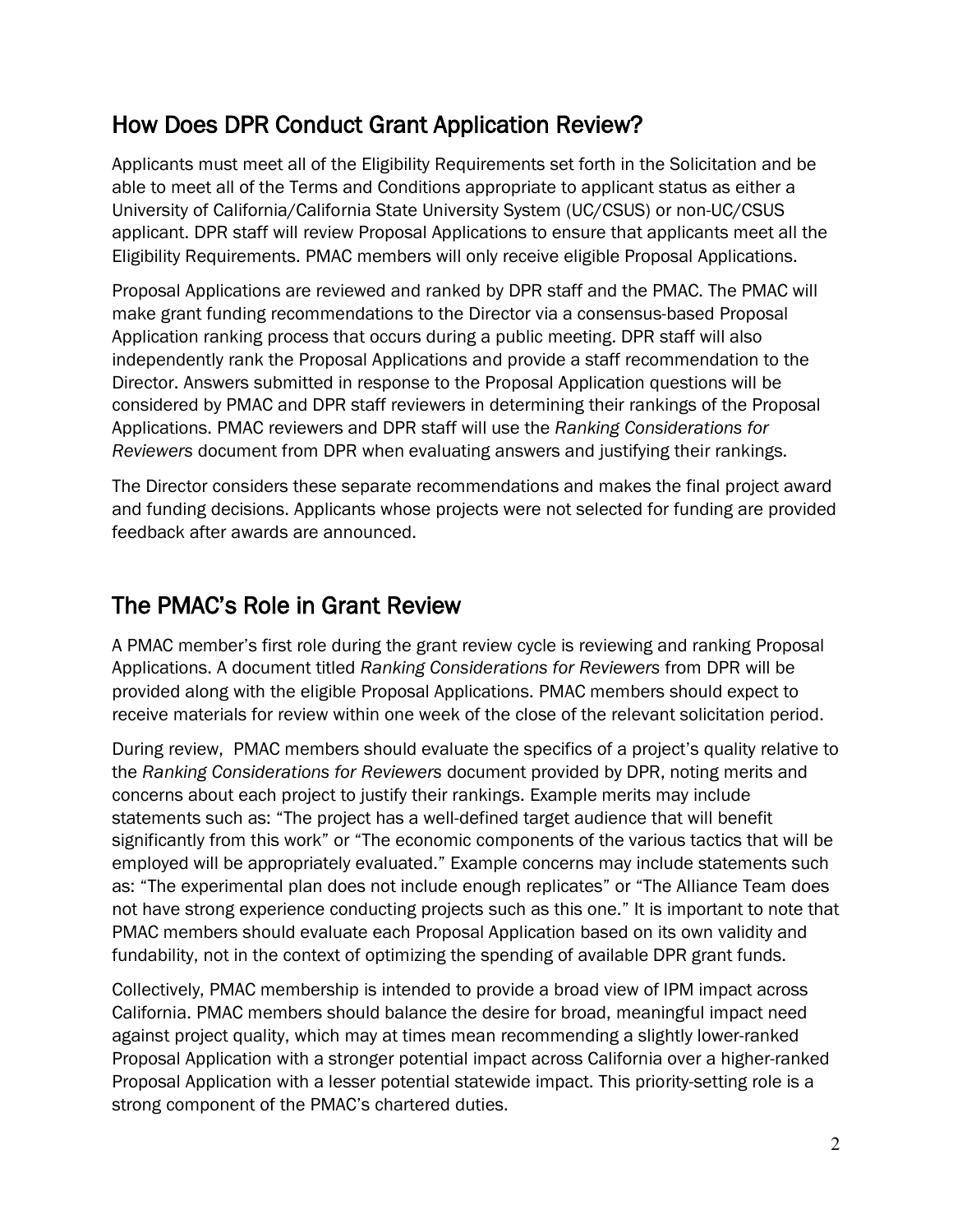# General Overview of PMAC Grant Application Review Meetings

website (https://video.calepa.ca.gov). PMAC grant application review meetings typically begin with introductions, opening comments from the Chair (DPR's Director), and orientation information. Additionally, a presentation may be given with an overview of recent Grants Program activities and funding. A quorum roll-call count is held before grant application review discussions and prior to any decision-making actions. Meetings will be webcast to the public for viewing via the CalEPA

website (<u>https://video.calepa.ca.gov</u>).<br>A third party facilitator leads the grant application review discussions. Grant application review discussions begin with a presentation of the Proposal Applications to be discussed. DPR staff calculate average rankings and standard deviation for each of the Proposal Applications using submitted pre-meeting rankings from PMAC members, this information is shared with PMAC members at the start of the discussion portion of the meeting. Prior to any in-depth discussion of individual projects, the facilitator will ask if PMAC members wish to omit any low-ranking Proposal Applications from the discussion, thereby identifying them as "un-fundable" by PMAC. If there is not complete consensus to omit a Proposal Application, the Proposal Application will be included in the discussion. Each grant application is then discussed individually, starting with the highest-ranking Proposal Application. Discussion is intended to focus on merits, concerns, and requested clarifications for each Proposal Application.

 Applications, keeping in mind the pros and cons raised by other PMAC members during the Once all Proposal Applications have been discussed, PMAC members re-rank the Proposal discussion. When results of the re-ranking have been tabulated by DPR staff and presented to the PMAC, PMAC members perform a roll-call vote on submitting the collective re-ranking results as a final recommendation to provide to the Director.

### Expectations for PMAC Members

 California stakeholders for the stakeholder category they are appointed to and do the PMAC members assist DPR in selecting grants for funding and identifying, facilitating, and promoting IPM practices and systems that are designed to minimize risk to public health and the environment. In fulfilling this role, PMAC members are expected to represent following:

 Applications, they must contact DPR staff as soon as possible. 1. PMAC members are expected to review Proposal Applications for the Alliance Grants Program and the Research Grants Program and submit their completed reviews by the relevant deadline. If a PMAC member is unable to review the Proposal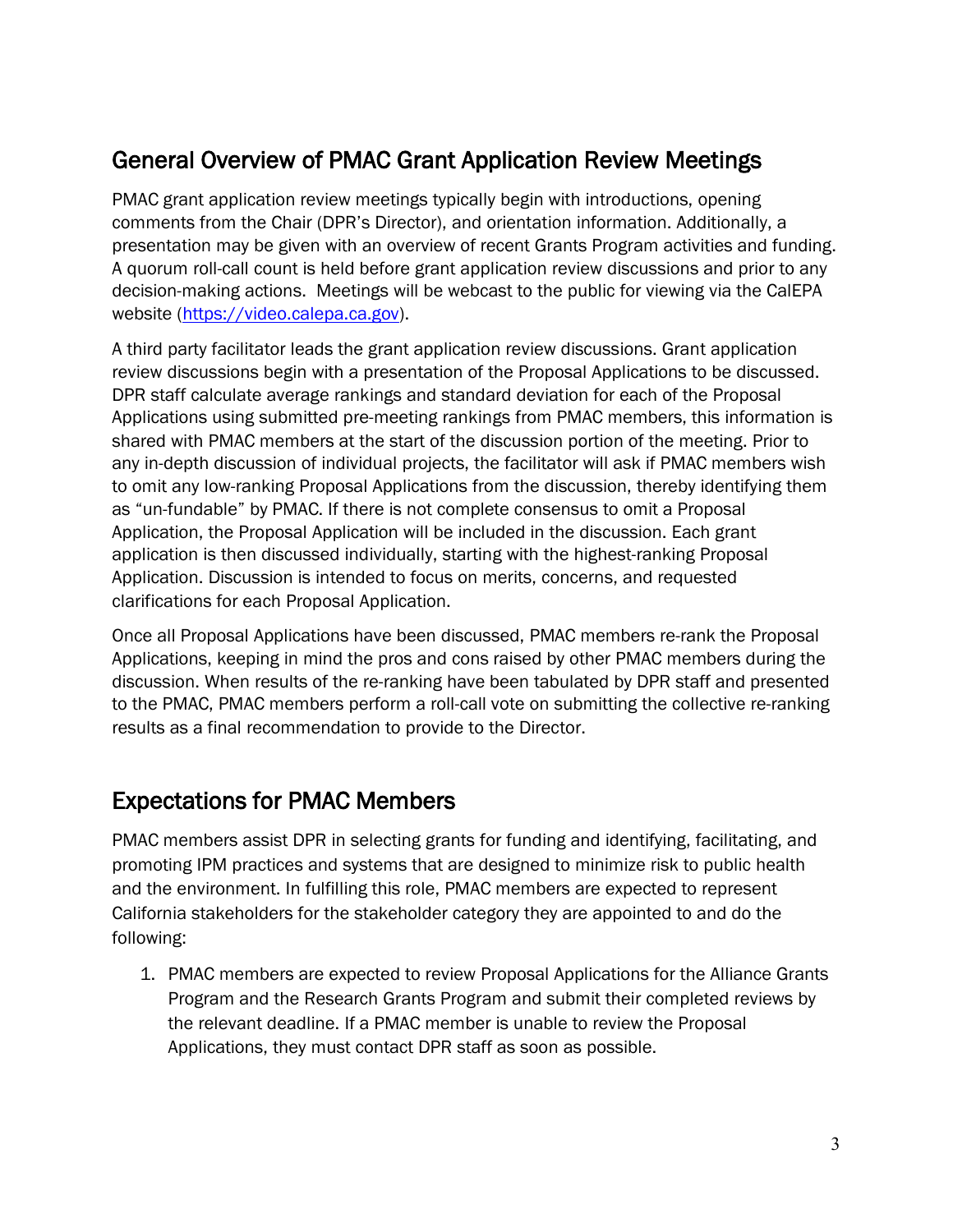PMAC meeting process. Please understand there is a significant amount of preparation performed by DPR staff and the facilitator to consolidate PMAC member reviews and organize the meeting's discussion. Delays in returning your reviews, or not completing your reviews at all, affects other PMAC members and undermines the integrity of the

2. Every PMAC member will nominate a qualified Alternate candidate from their organization/stakeholder category (an alternate can be affiliated with another organization within the PMAC representative's category) to attend meetings in their absence as necessary. Members will submit Alternate candidate nominations to DPR along with supporting documentation, such as contact information and a résumé/*curriculum vitae*.

Alternates are expected to work with the Primary member to ensure all membership responsibilities are fulfilled.

 3. PMAC members must make a reasonable effort to attend quarterly PMAC meetings. If their place. a PMAC member is unable to attend, they must contact DPR staff as soon as possible to let them know they will be absent and if their Alternate will be serving in

Member attendance helps ensure that quorum is met, ensures representation of organizational and public interests, and demonstrates respect for the committee's time. Excessive absences, and lack of communication with DPR regarding absences, may lead to the dismissal of a PMAC member at the Chair's discretion.

 must be made to DPR staff as soon as possible, preferably in advance of scheduled 4. PMAC members are expected to fully participate for the entirety of scheduled quarterly PMAC meetings. If a PMAC member needs to leave a meeting early, notice meetings. Absences can result in lack of quorum necessary to conduct business or carry out votes.

Inappropriate behavior during meetings, such as engaging in sidebar conversations, disappearing from the meeting, being disrespectful to other members, or not actively participating in the discussion (i.e. multitasking) may be grounds for removal from the PMAC.

5. PMAC members must submit a re-ranking of the grant applications following discussions.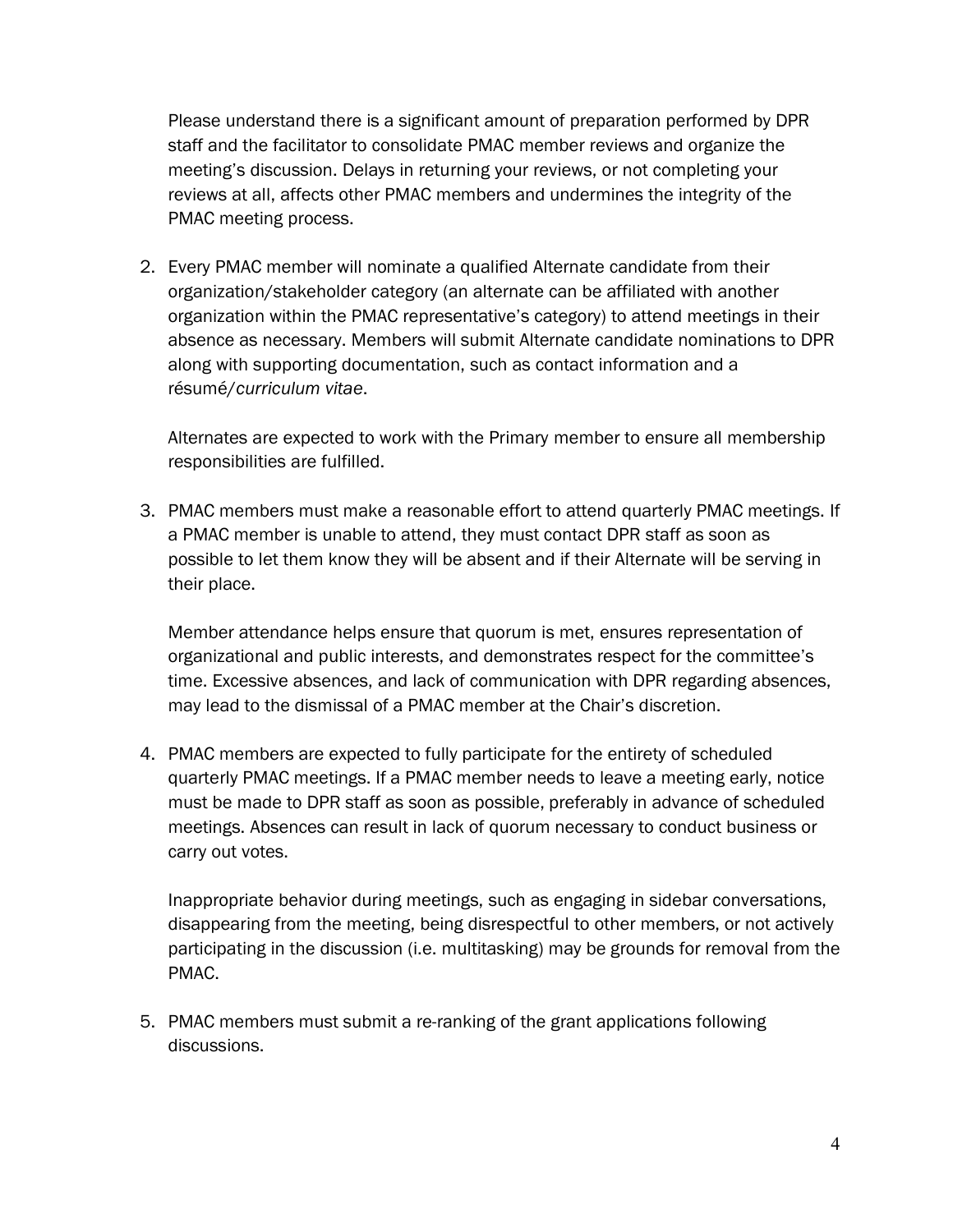However, if a PMAC member was unable to review and rank applications prior to the meeting due to extenuating circumstances, they may not submit re-rankings in meetings, but may still participate in the discussions and the final recommendation vote.

 6. In accordance with the Bagley-Keene Open Meeting Act, PMAC meetings are open to technical devices, must be conducted in public. the public and are on the public record. As such, any PMAC meeting, including meetings held through the use of direct communication, personal intermediaries, or

technical devices, must be conducted in public.<br>It is important to note that comments regarding grant proposals that are sent to DPR after a PMAC grant proposal review meeting has concluded are not part of the public record and therefore cannot be considered as part of PMAC's recommendation.

7. PMAC members must not rank, discuss, or vote on any of the grant applications considered during a PMAC meeting if the PMAC member has a conflict of interest (COI) with any of the Proposal Applications. If a PMAC member is required to disclose a COI or recuse themselves from participation, it must appear in the PMAC's official record. If there is an identified COI, the Alternate is expected to serve in the place of the Primary member, unless both the Alternate and the Primary have COIs with that meeting's Proposal Applications.

Please review the PMAC charter for further information regarding COI. If you may have a potential COI, please contact DPR staff as soon as possible.

 8. PMAC members will provide DPR staff with updated contact information in a timely fashion.

This ensures that members receive communications from DPR without delay.

 9. If a PMAC member's organizational affiliation changes, or they no longer have a basis for representing their assigned stakeholder category, or if there is a need to resign from the committee, they are expected to notify DPR staff as soon as possible.

Please note that a change in affiliation may make a current member inappropriate for a given PMAC stakeholder representation category. In order for DPR to ensure full stakeholder membership and meet Bagley-Keene Open Meeting Act quorum requirements, timely communication of member organizational and stakeholder representation status changes is essential.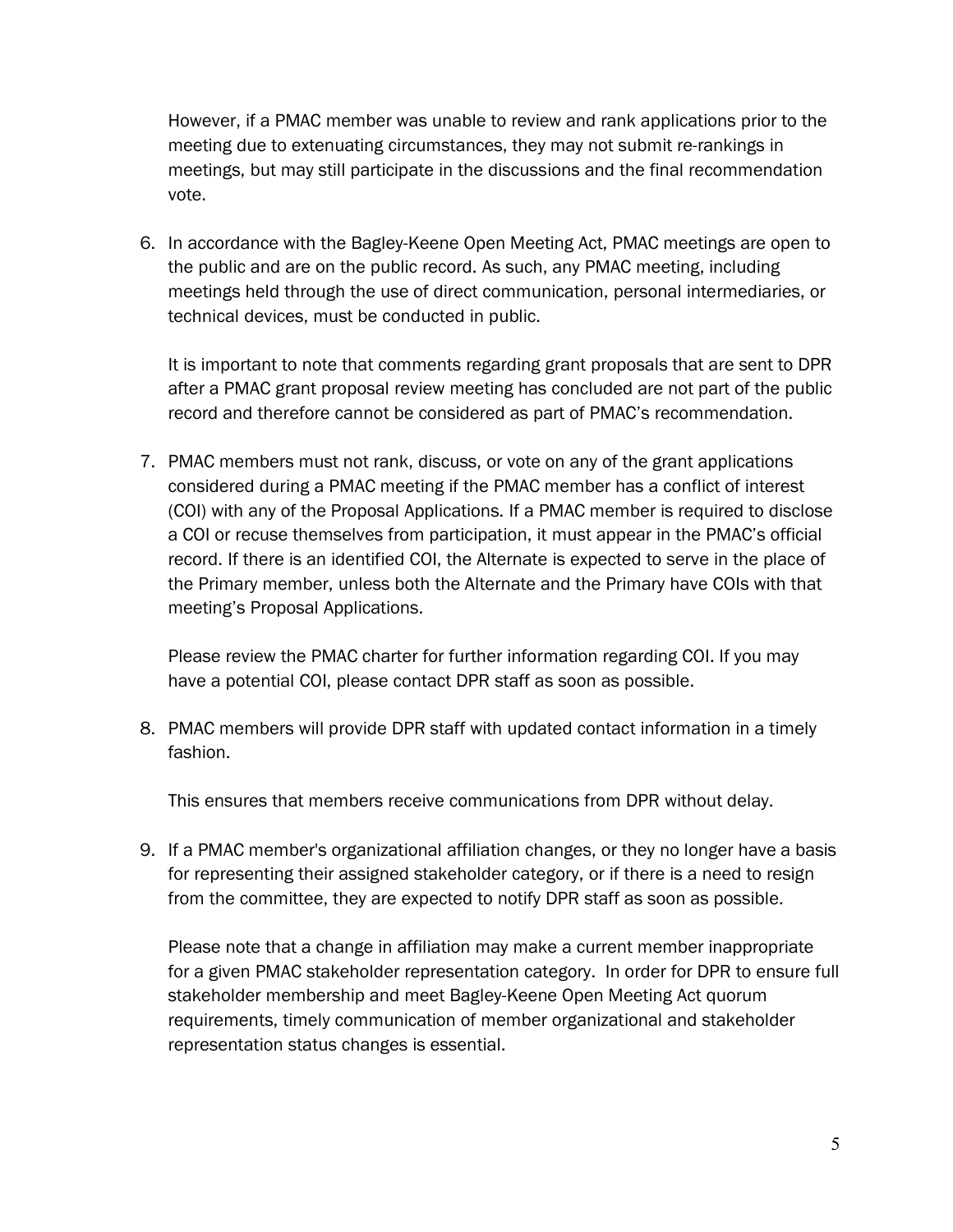### Expectations For DPR

- 1. DPR will send all email communications to PMAC members from the [dprpmgrants@cdpr.ca.gov](mailto:dprpmgrants@cdpr.ca.gov) email address.
- 2. DPR will respond to communications from PMAC members as soon as possible and will notify members if replies are expected to take longer than usual.
- 3. DPR will send out a proposed meeting schedule and Outlook calendar invites near the end of the current year for the following year's meeting.
- 4. DPR will send grant Proposal Application review materials to PMAC members in a timely fashion (within one week of the close of the relevant solicitation period), to provide members with ample time for review.
- 5. DPR will email PMAC members agendas for upcoming meetings as soon as they are finalized and will send updated agendas containing digital connection information (when applicable) no less than two days prior to scheduled meetings.
- 6. DPR will email PMAC members a packet of documents containing compiled grant Proposal Application review scores, a copy of the Bagley-Keene Open Meeting Act, and relevant Powerpoint presentations prior to scheduled grant proposal review meetings.
- 7. DPR will notify PMAC members of the Director's final grant funding decisions at the meeting following a grant Proposal Application review meeting.

### DPR Contact Roster

General PMAC Inquiries: [dprpmgrants@cdpr.ca.gov](mailto:dprpmgrants@cdpr.ca.gov) 

PMAC Coordinator – Matt Fossen, Senior Environmental Scientist (Specialist) [Matt.Fossen@cdpr.ca.gov](mailto:Matt.Fossen@cdpr.ca.gov) 

PMAC Administrative Coordinator – Rodney Jones, Associate Governmental Program Analyst [Rodney.Jones@cdpr.ca.gov](mailto:Rodney.Jones@cdpr.ca.gov) 

Research Grants Program Lead – Jordan Weibel, Environmental Scientist [Jordan.Weibel@cdpr.ca.gov](mailto:Jordan.Weibel@cdpr.ca.gov) 

Alliance Grants Program Lead – Tory Vizenor, Environmental Scientist [Tory.Vizenor@cdpr.ca.gov](mailto:Tory.Vizenor@cdpr.ca.gov) 

Grants Program Manager – John Gerlach, Senior Environmental Scientist (Supervisory) [John.Gerlach@cdpr.ca.gov](mailto:John.Gerlach@cdpr.ca.gov) 

Agricultural Pest Management Unit Program Manager – Leslie Talpasanu, Environmental Program Manager I